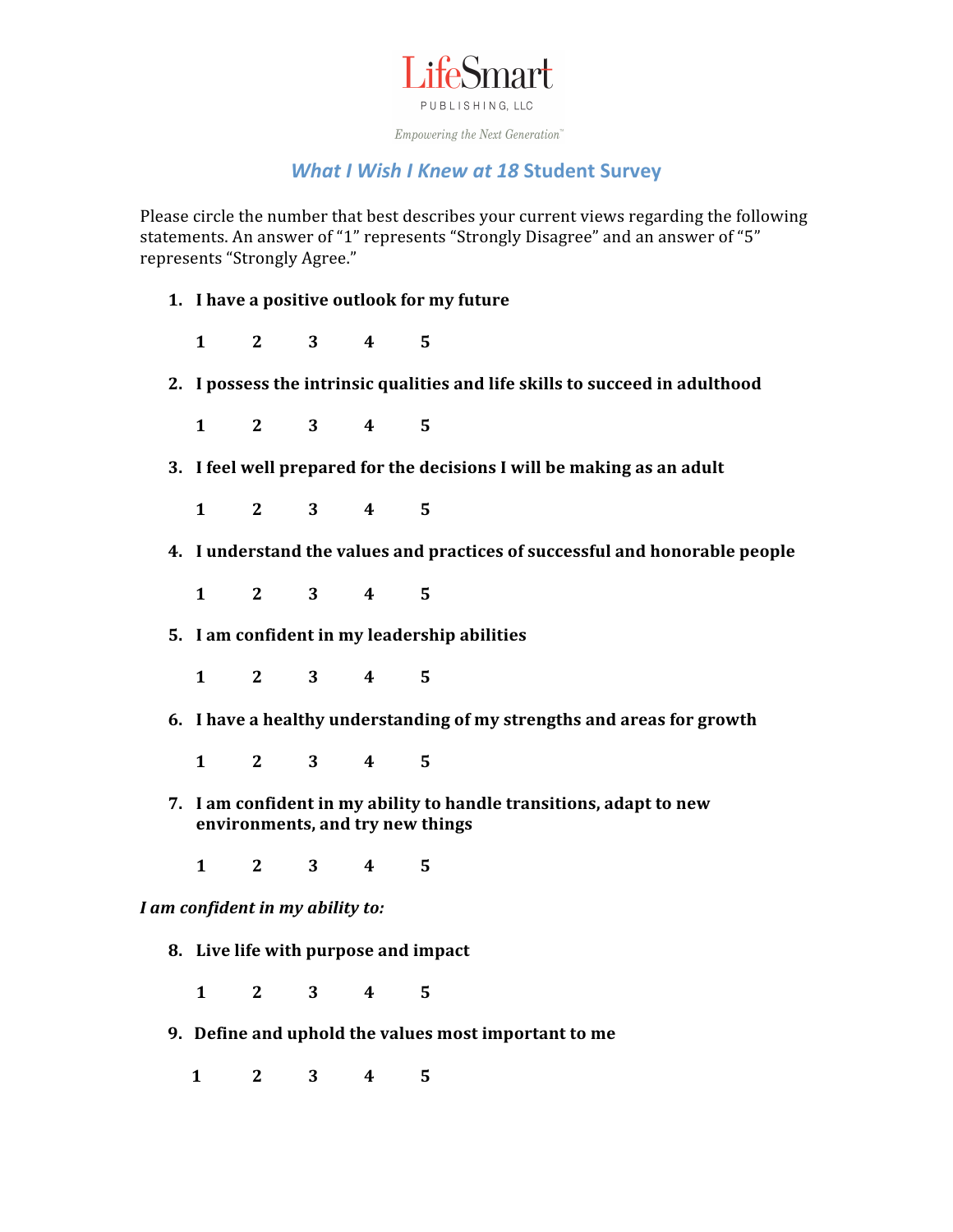10. Demonstrate integrity in every situation

**1 2 3 4 5**

**11.
Model
high
personal
and
professional
standards**

 **1 2 3 4 5**

**12. Confidently
meet
new
people**

**1 2 3 4 5**

**13. Build
and
sustain
healthy
new
relationships**

**1

2 3 4 5**

**14. Communicate
effectively
with
others**

**1 2 3 4 5**

**15. Handle
and
grow
from
adversity**

**1 2 3 4 5**

**16. Make
wise
decisions**

**1 2 3 4 5**

**17. Set
goals
and
assess
my
performance**

**1 2 3 4 5**

**18. Effectively
manage
and
schedule
my
time**

**1 2 3 4 5**

**19. Adapt
to
the
rigors
of
a
college
environment**

**1 2 3 4 5**

20. Select a well-matched career

**1 2 3 4 5**

**21. Build
competitive
advantages
for
my
career**

**1 2 3 4 5**